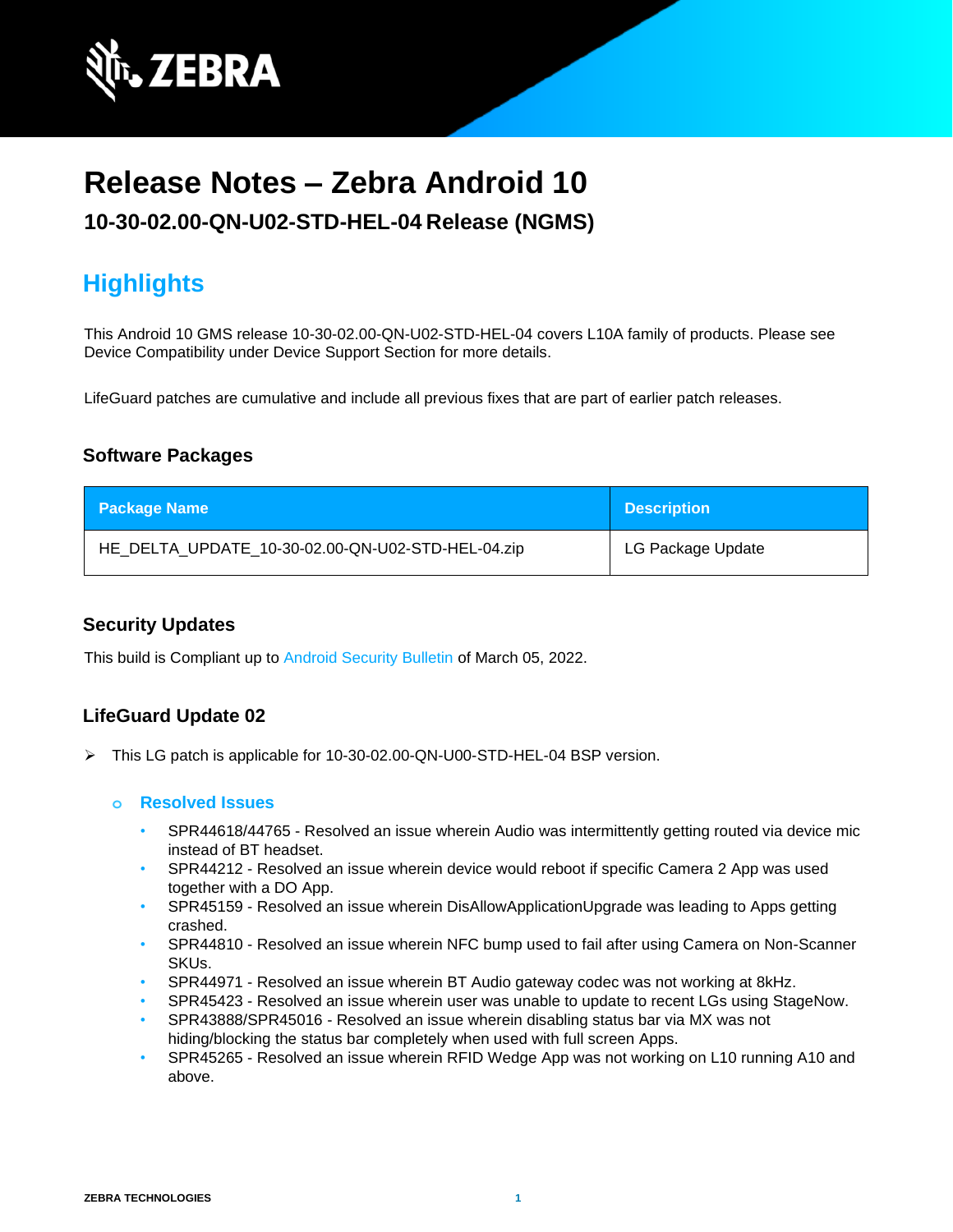

#### **o New Features**

- Updated the new launcher icon and splash screen for VOD app.
- Added support for new EB v3.3 & EKB v4.0 releases in Google Play Store.
- Added support to define custom beep notifications under ADF criteria in DataWedge.
- Added support for BMI270/ICM42607 Gyroscope/accelerometer Sensors.
- Added support for Automatic License Activation/Deactivation notification.
- Added support for WorryFreeWifi Roam Analysis Additional params support.
- Added support for WorryFreeWifi Voice Analysis Call ID to Identify Analysis Events related to Specific VoIP call.
- Added support for Zebra software licensing to persist license over enterprise reset without having an internet connectivity.

#### **o Usage Notes**

- BMI270/ICM42607 Gyroscope/accelerometer sensor devices require 10-30-02.00-QN-U02-STD-HEL-04 or higher to ensure full G-sensor functionality.
- The installed Gyroscope/Accelerometer sensors can be identified either in SETTINGS or via ADB command:

#### **SETTINGS**

▪ Devices with BMI270/ ICM42607 Gyroscope/accelerometer sensor will list sensor type as BMI270/ ICM42607 on "Settings-->About phone-->SW components-->Gyroscope" or "Settings-->About phone-->SW components -- >Accelerometer".

#### **ADB**

- Check the ro.config.device.gyro & ro.config.device.accelerometer property using getprop command from adb.
- Devices with BMI270 Gyroscope/accelerometer sensor will have ro.config.device.gyro = 32 ro.config.device.accelerometer=120
- Devices with ICM42607 Gyroscope/accelerometer sensor will have ro.config.device.gyro = 260 ro.config.device.accelerometer=2052

### **Version Information**

Below Table contains important information on versions

| <b>Description</b>          | <b>Version</b>                                       |
|-----------------------------|------------------------------------------------------|
| <b>Product Build Number</b> | 10-30-02.00-QN-U02-STD-HEL-04                        |
| Android Version             | 10                                                   |
| Security Patch level        | March 5, 2022                                        |
| <b>Component Versions</b>   | Please see Component Versions under Addendum section |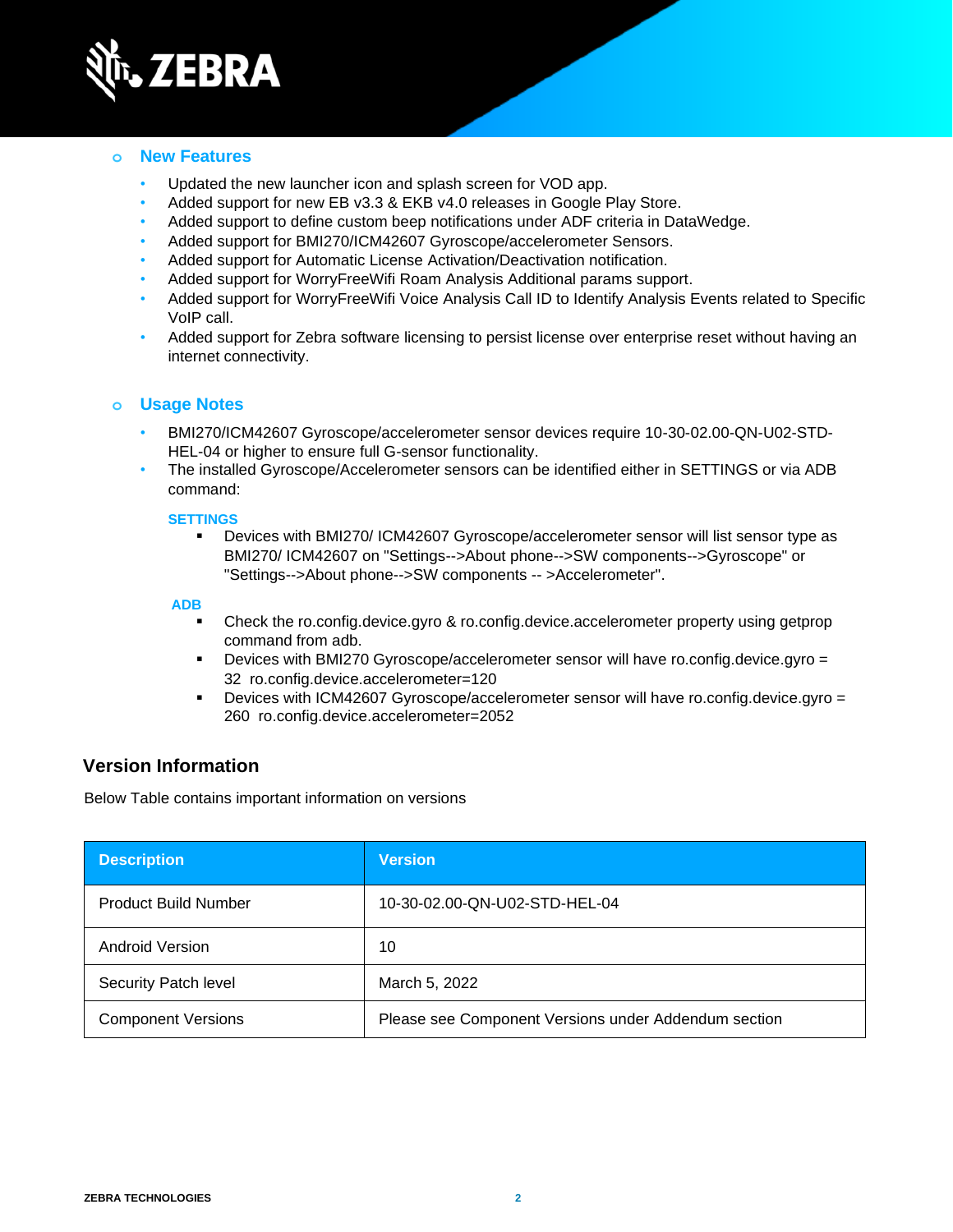

## **Known Constraints**

- Picture quality of the image taken with 'Night Mode' in low-light conditions is poor.
- Trigger Modes: Presentation Read Mode is preferred over Continuous Read Mode. If using Continuous Read mode, use a lower illumination brightness setting (e.g., 2) to ensure the scanner can work without interruption.
- "Red Eye Reduction" feature disables the camera flash in the device. Hence, to enable the camera flash please disable the 'Red Eye Reduction' feature.
- EMM does not support agent persistence in OS dessert downgrade scenario.
- Reset packages of Oreo should not be used on devices running with A10 software.
- In-order to avoid any inconsistencies in Settings UI it is recommended to wait for a few seconds after the device boots up.
- Transparent blue overlay in camera view –numeric, character or ENTER key presses in camera view will make this blue overlay appear. The camera is still functional; however, the view is covered with the blue overlay. To clear this, press the TAB key to move the control to a different menu item or close the camera app.
- In case of an OS upgrade from a s/w version having higher security patch level to a s/w version having lower security patch level, user data will be reset.
- Unable to scan remote company network using ES file explorer over VPN.
- When phone app is being disabled using MDM and user tries to reboot the device, user might see **Recovery Screen** with "Try again" and "Factory data reset" options. Select option "Try again" to continue the reboot process. Do not select option "Factory data reset", as it will erase the user data.
- After upgrading from Oreo to A10, Device shows "SD card setup" notification, which is expected behavior from AOSP.
- After upgrading from Oreo to A10, staging fails on few packages, user must update package names accordingly and make use of the profiles or create new staging profiles.
- At the very first time, DHCPv6 enable through CSP is not reflecting until user disconnect/reconnect to the WLAN profile.
- Stagenow package name has been changed to com.zebra.devicemanager, This can cause issues with AE enrollments and locking down an unit like with EHS or EMM lockdowns. This Issue will be fixed on June 2022 LifeGuard Release.

## **Important Links**

[Installation and setup instructions](https://www.zebra.com/content/dam/zebra_new_ia/en-us/software/operating-system/helios/a10-os-update-instructions.pdf) (if the link does not work, please copy it to browser and try) **Note**: "As part of IT security best practices, Google Android enforces that the Security Patch Level (SPL) for the new OS or patch must be the same level or a newer level than the OS or patch version currently on the device. If the SPL for the new OS or patch is older than the SPL currently on the device, then the

device will enterprise reset and wipe all user data and settings including user network configurations and remote management tools which would render the device inaccessible over a network."

- [Zebra Techdocs](http://techdocs.zebra.com/)
- **[Developer Portal](http://developer.zebra.com/)**

## **Device Support**

### **Device Compatibility**

This software release has been approved for use on the following devices.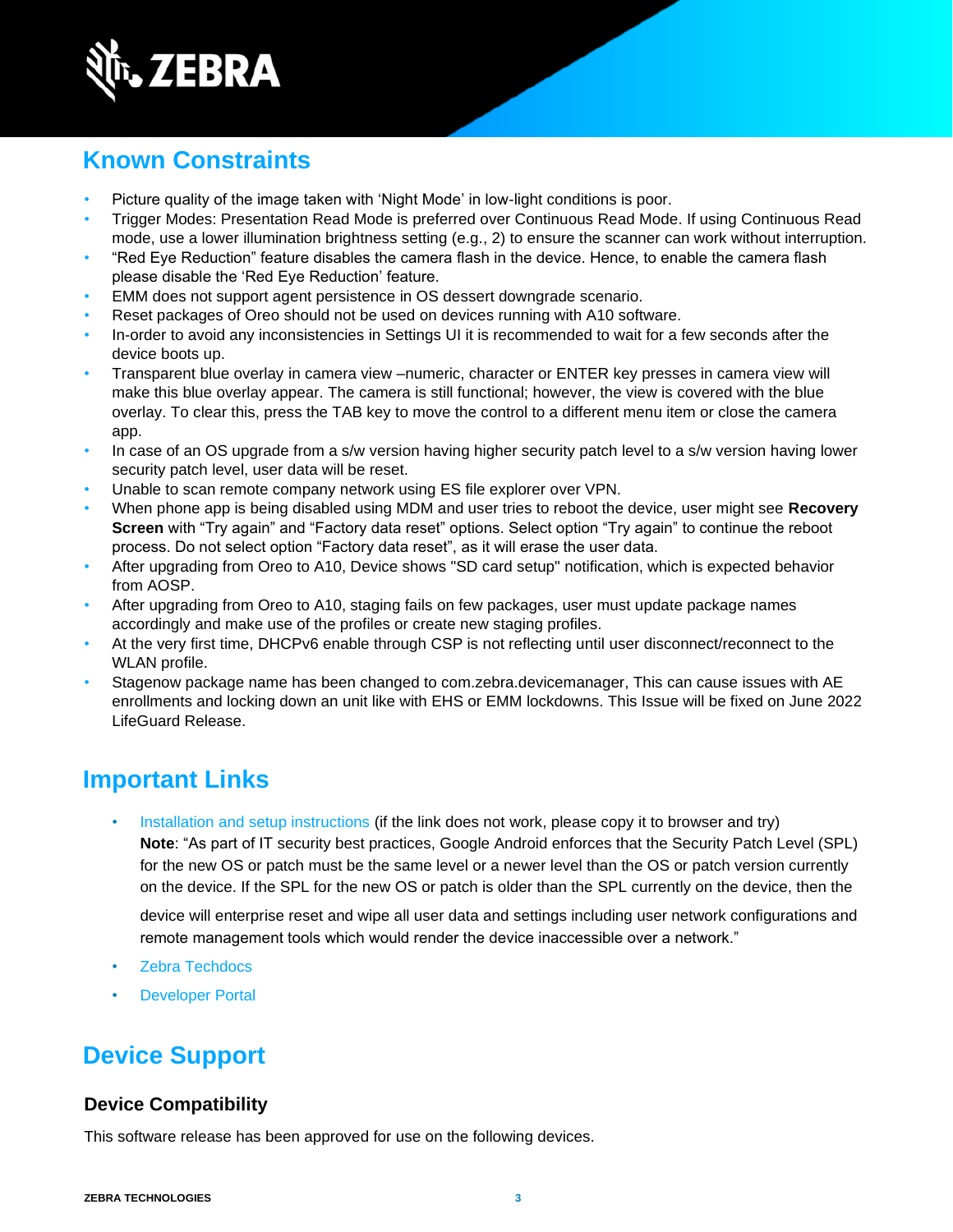

| <b>Device</b><br>Family | <b>Part Number</b>                                                                  | <b>Device Specific</b><br><b>Manuals and Guides</b> |
|-------------------------|-------------------------------------------------------------------------------------|-----------------------------------------------------|
| L10A                    | RTL10B1-xxxxxxxxxxCN<br>Note: 'x' Stands for wild card for different configurations | L <sub>10</sub> A Home Page                         |

## **Addendum**

### **Component Versions**

| <b>Component / Description</b>    | <b>Version</b>                         |  |
|-----------------------------------|----------------------------------------|--|
| Linux Kernel                      | 4.4.205                                |  |
| AnalyticsMgr                      | 2.4.0.1254                             |  |
| Android SDK Level                 | 29                                     |  |
| Audio (Microphone and Speaker)    | 0.35.0.0                               |  |
| <b>Battery Manager</b>            | 1.1.7                                  |  |
| <b>Bluetooth Pairing Utility</b>  | 3.25                                   |  |
| Camera                            | 2.0.002                                |  |
| DataWedge                         | 8.2.602                                |  |
| <b>EMDK</b>                       | 9.1.3.3203                             |  |
| Files                             | 10                                     |  |
| License Manager and License Agent | version 6.0.8 and version 6.0.34.5.0.2 |  |
| <b>MXMF</b>                       | 10.5.0.77                              |  |
| <b>NFC</b>                        | NFC_NCIHALx_AR18C0.a.3.0               |  |
| OEM info                          | 9.0.0.565                              |  |
| <b>OSX</b>                        | QCT.100.10.11.68                       |  |
| RXlogger                          | 6.0.4.0                                |  |
| <b>Scanning Framework</b>         | 28.11.5.2                              |  |
| StageNow                          | 5.3.0.4                                |  |
| <b>WLAN</b>                       | FUSION_QA_2_1.3.0.043_Q                |  |
| Baseband                          | W220117A_021.1-00889                   |  |